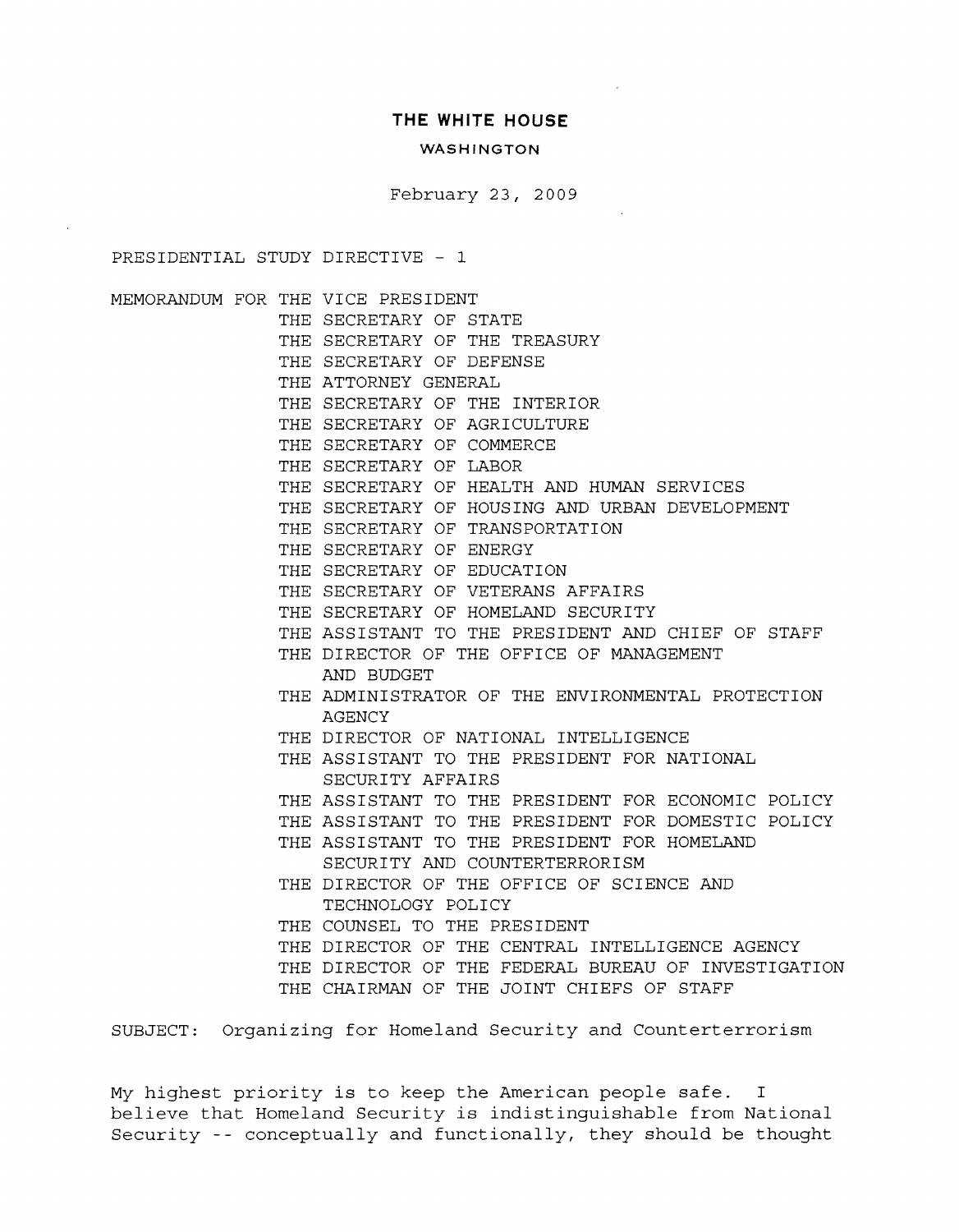of together rather than separately. Instead of separating these issues, we must create an integrated, effective, and efficient approach to enhance the national security of the United States. The White House must be organized in ways that reflect this reality.

Accordingly, I direct the Assistant to the President for Homeland Security and Counterterrorism to lead an interagency review of ways to reform the White House organization for counter-terrorism and homeland security in order to strengthen the Government's ability to craft and implement sound policies designed to keep our country secure and our citizens safe. This Presidential Study Directive (PSD) will enhance strategic planning among the Principals and help clarify issues and options for my final decision. In assessing and proposing possible structural reforms, this review shall consider many of the recommendations of numerous bipartisan and expert studies that have examined the White House organization on counterterrorism and homeland security issues.

The review shall examine:

- How to strengthen interagency coordination of the development and implementation of the full range of homeland security and counterterrorism policies within a cohesive and integrated structure;
- How to ensure seamless integration between international and domestic efforts to combat transnational threats such as terrorism, organized crime, and narcotics trafficking;
- How to ensure a seamless capability within the White House to coordinate planning for the Federal Government's response to domestic incidents of all kinds; and
- How to retain within the White House the capacity to coordinate Federal, State, local, and tribal efforts to respond to natural disasters, including as a result of hurricanes, floods, fire, and other incidents, if necessary.

The Assistant to the President for Homeland Security and Counterterrorism will chair the interagency review, in which all members of the Homeland Security Council will fully participate. During the course of this review, important stakeholders -- in the Congress, among State, local and tribal authorities, and outside experts -- must be fully consulted.